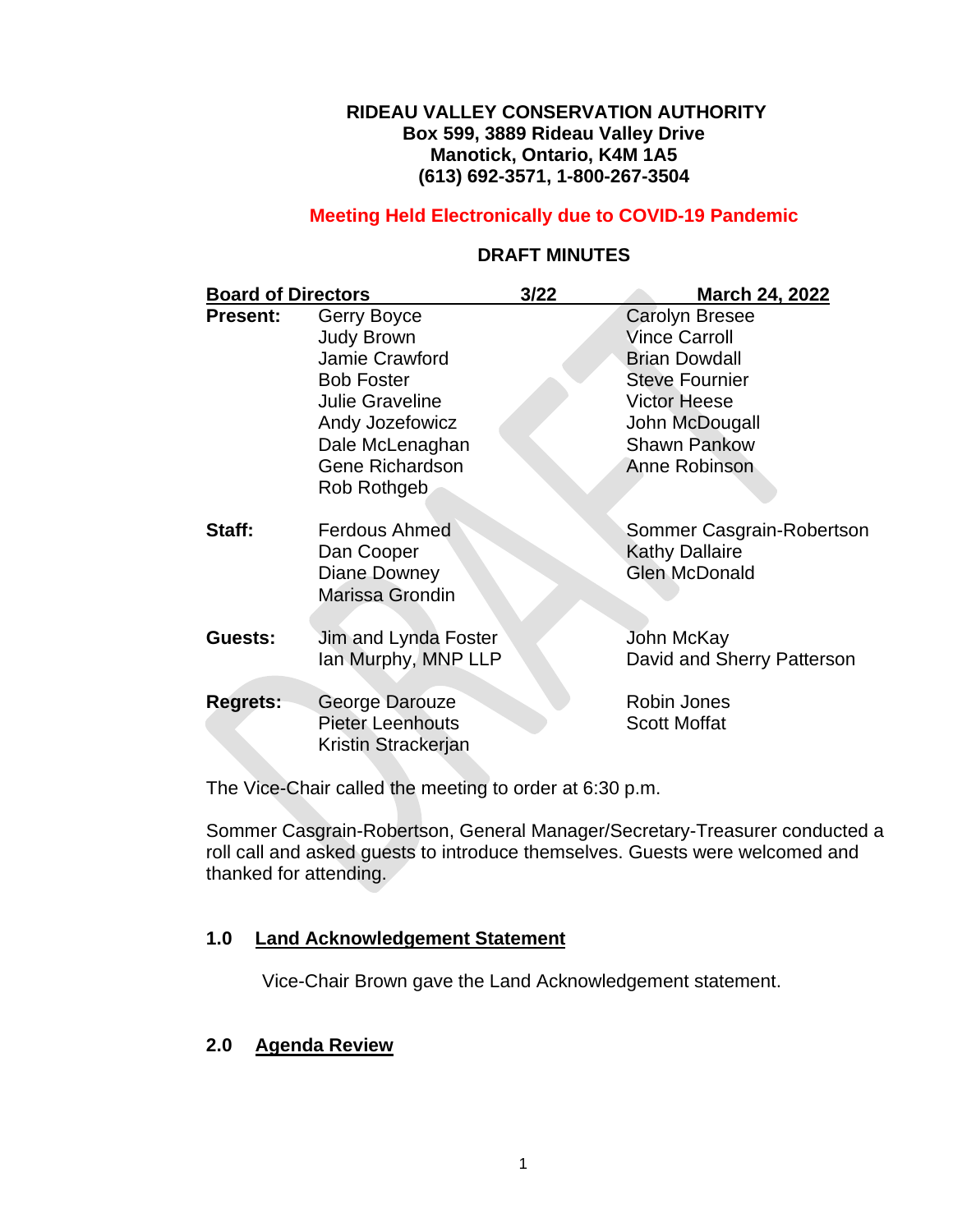Vice-Chair Brown reviewed the agenda. Ms. Casgrain-Robertson asked to add a new agenda item to discuss the status of the RVCA's COVID-19 vaccination and testing policy, it would be added following agenda item 11.0.

## **3.0 Adoption of Agenda**

| <b>Motion 1-220324</b> | Moved by:    | Rob Rothgeb     |
|------------------------|--------------|-----------------|
|                        | Seconded by: | Dale McLenaghan |
|                        |              |                 |

THAT the Board of Directors of the Rideau Valley Conservation Authority adopt the agenda as amended.

**Motion Carried**

## **4.0 Declaration of Interest**

There were no declarations of interest

*Note: Julie Graveline entered the meeting at 6:38 p.m.*

# **5.0 Approval of Minutes of February 22, 2022**

| <b>Motion 2-220324</b> | Moved by:    | Andy Jozefowicz       |
|------------------------|--------------|-----------------------|
|                        | Seconded by: | <b>Steve Fournier</b> |

THAT the Board of Directors of the Rideau Valley Conservation Authority approves the Minutes of the Board of Directors Meeting #02/22, February 24, 2022, as circulated.

## **Motion Carried**

# **6.0 Business Arising from the Minutes**

Steve Fournier thanked staff for the quick turnaround in providing an answer to a request for a summary of annual operating expenses for the Rideau Ferry Yacht Club Conservation Area, brought up during the February 24<sup>th</sup>, 2022 Board meeting.

# **7.0 Flood Hazard and Regulation Limits Mapping for Upper Jock River**

Ferdous Ahmed, Senior Water Resource Engineer gave an overview of the draft flood hazard and regulation limit mapping for the Upper Jock River from Richmond Road to Ashton Station Road in the Township of Beckwith. Glen McDonald, Director of Planning and Science then spoke to the public consultation process that took place and reviewed the summary of comments that were received during public consultation.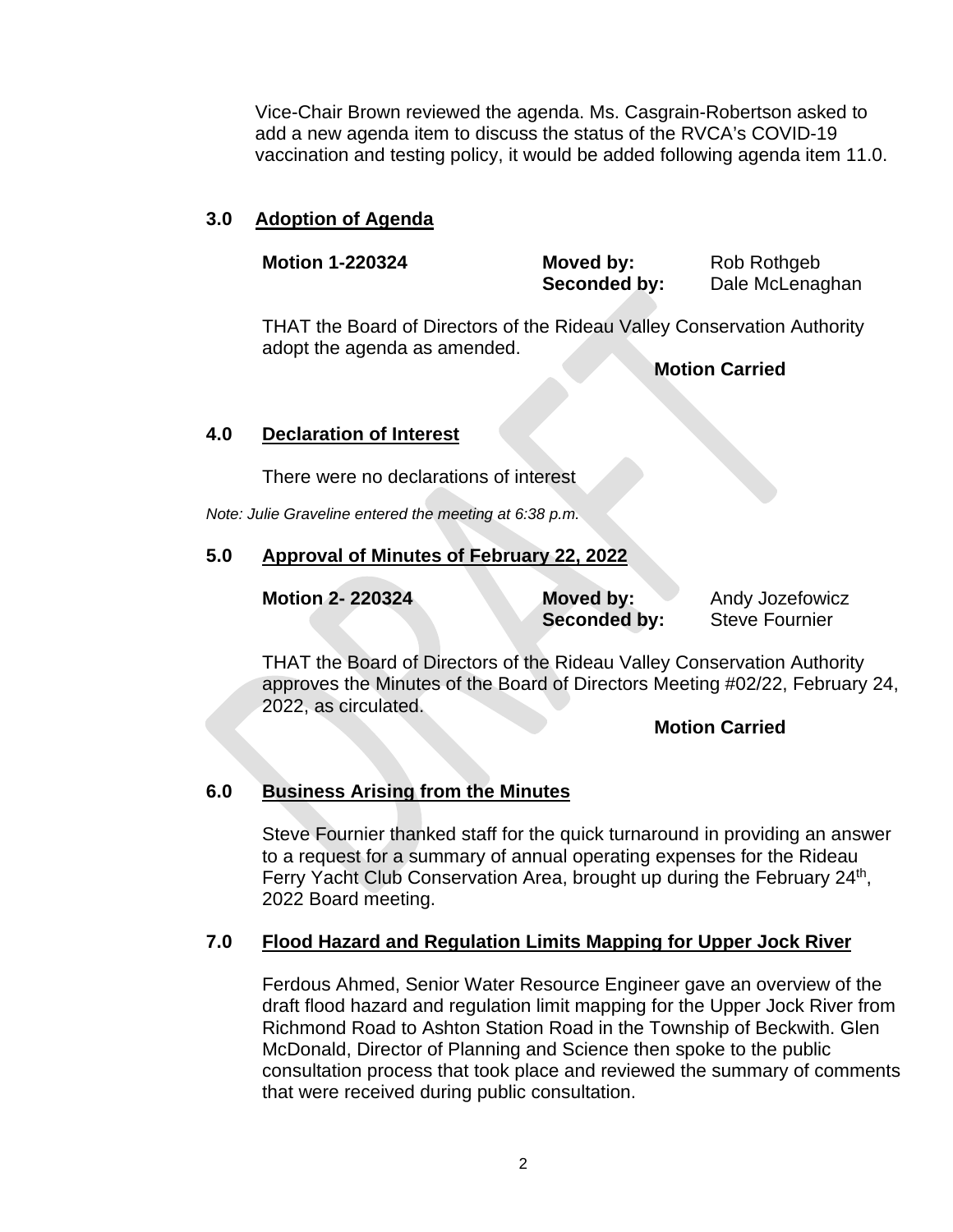At the request of a board member, Ms. Casgrain-Robertson read aloud the attached email submitted by guest Mr. Jim Foster regarding his concerns about the Upper Jock River mapping.

Staff responded to questions from the board.

| <b>Motion 3- 220324</b> | Moved by:    | Andy Jozefowicz        |
|-------------------------|--------------|------------------------|
|                         | Seconded by: | <b>Julie Graveline</b> |

That the Board of Directors of the Rideau Valley Conservation Authority receive the flood mapping report for the Jock River from Richmond Road to Ashton Station Road (dated July 16, 2021);

That the report and associated maps be adopted as the best available information related to establishing flood risk and regulation limits along the Upper Jock River; and

That the report and associated maps be used in RVCA's planning advisory and regulatory programs, including the administration of Ontario Regulation 174/06 under Section 28 of the *Conservation Authorities Act,* and other watershed management activities.

# **Motion Carried**

## **8.0 2021 Audited Financial Statements and Report of the Auditor**

Ian Murphy presented the audited financial statements and advised that it was a clean audit report.

| <b>Motion 4-220324</b> | Moved by:    | <b>Gene Richardson</b> |
|------------------------|--------------|------------------------|
|                        | Seconded by: | Rob Rothgeb            |

That the Board of Directors of the Rideau Valley Conservation Authority approve the attached Draft 2021 Audited Financial Statements and receive the Report of the Auditor.

## **Motion Carried**

*Note: Ian Murphy left the meeting 7:22 p.m. Note: Jim and Lynda Foster left the meeting 7:23 p.m.*

## **9.0 2021 Annual Report**

Diane Downey presented the 2021 Annual Report and reviewed highlights of the year and responded to questions from the Board.

Ms. Downey confirmed that electronic copies of the Annual Report will be circulated to council members, municipal staff, watershed MPs and MPPs,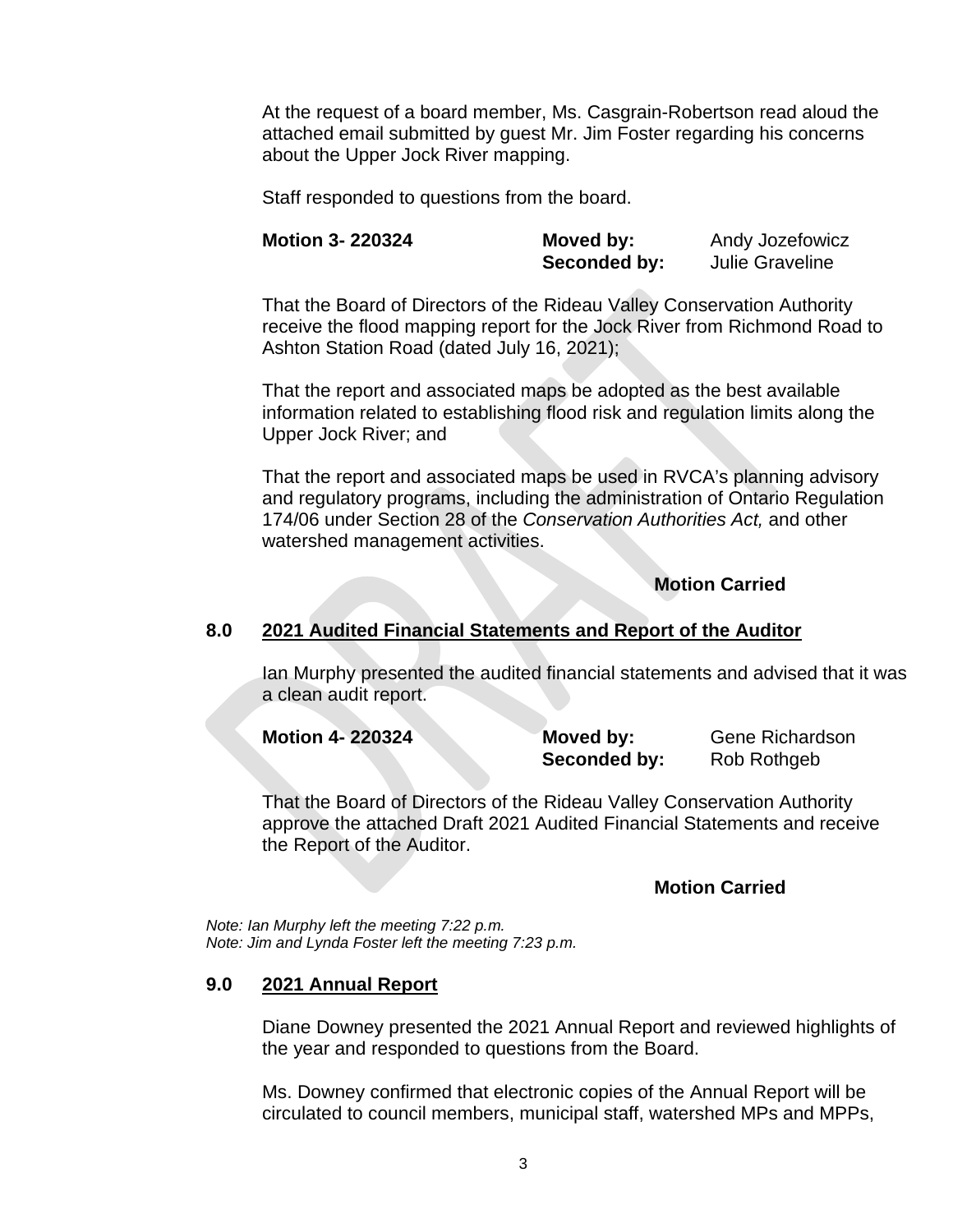local partners, other conservation authorities and the RVCA mailing list once approved. An electronic copy will be posted to the RVCA website, and a small number of hard copies will be available for distribution at meetings and events throughout the year.

Ms. Casgrain-Robertson encouraged members to arrange a time for staff to present a summary of the Annual Report to their municipal council.

Members expressed their appreciation for this year's Annual Report and complimented staff on their efforts.

| <b>Motion 5-220324</b> | Moved by:           | <b>Carolyn Breese</b> |
|------------------------|---------------------|-----------------------|
|                        | <b>Seconded by:</b> | Jamie Crawford        |

That the Board of Directors of the Rideau Valley Conservation Authority approve RVCA's 2021 Annual Report.

**Motion Carried**

# **10.0 Timeline Reporting for Section 28 Applications**

Glen McDonald reviewed the report on the RVCA's timeline performance for the issuance of approvals under Section 28 of the *Conservation Authorities Act* and responded to questions. He noted that workload for RVCA's planning and regulations staff is above normal due to the impact that COVID-19 has had on development activity and the complexity of sites. Management will continue to monitor performance and adjust staffing needs as required to keep up with the increase in permits.

| <b>Motion 6-220324</b> | Moved by:    | <b>Brian Dowdall</b> |
|------------------------|--------------|----------------------|
|                        | Seconded by: | Dale McLenaghan      |

That the Board of Directors of the Rideau Valley Conservation Authority receive the attached report for information on timeline performance for the issuance of permits under Section 28 of the Conservation Authorities Act.

## **Motion Carried**

*Note: David and Sherry Patterson left the meeting 7:51 p.m.*

## **11.0 ALUS Lanark Partnership Advisory Committee**

Sommer Casgrain-Robertson reviewed the draft Terms of Reference for the Partnership Advisory Committee and indicated that members would receive a \$70.00 per diem for meetings and the RVCA mileage rate for personal expenses. Ms. Casgrain-Robertson reviewed the members recommended for appointment and responded to questions from the Board.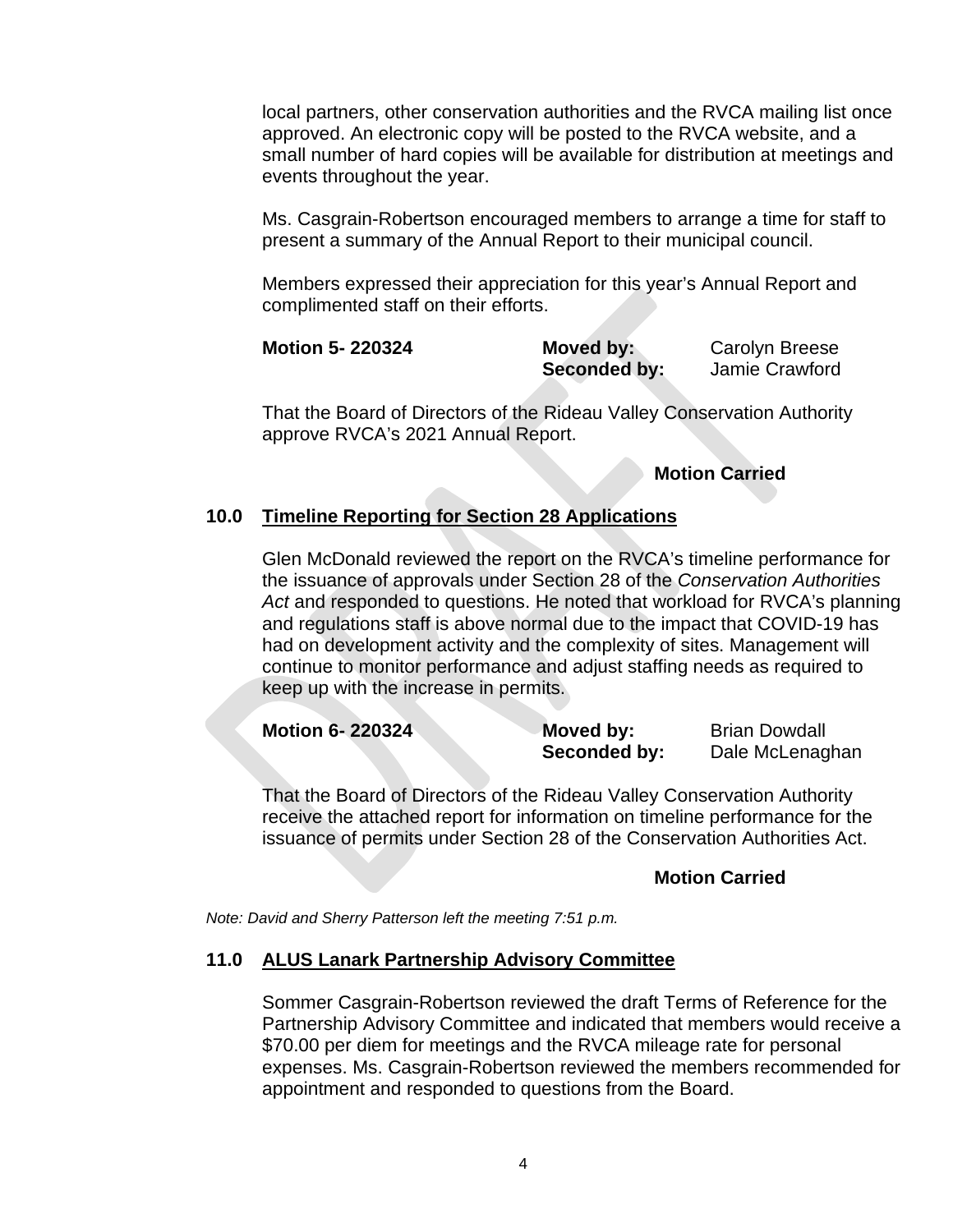## **Motion 7- 220324 Moved by:** Steve Fournier

**Seconded by:** Anne Robinson

THAT the Board of Directors of the Rideau Valley Conservation Authority approve the attached Terms of Reference for the Partnership Advisory Committee for ALUS Lanark; and

THAT the following individuals be appointed as members of the ALUS Lanark Partnership Advisory Committee:

- Lorne Heslop
- Deb Knapton
- Peter McLaren
- Hilary Moore
- Scott Sigurdson
- Alberto Suarez-Esteban
- Michelle Vala

#### **Motion Carried**

*Note: Rob Rothgeb left the meeting 7:56 p.m*

## **12.0 COVID-19 Vaccine Policy Review**

Sommer Casgrain-Robertson indicated that there was not enough information to prepare a recommendation for the termination of RVCA's vaccine and testing policy, but that recent information and direction from public health indicated that it might be appropriate to suspend the policy in April prior to RVCA's next Board meeting.

Board members discussed options and decided to delegate authority to the Chair, Vice-Chair and General Manager to terminate RVCA's vaccine and testing policy.

| Motion 8-220324 | Moved by:    | <b>Brian Dowdall</b> |
|-----------------|--------------|----------------------|
|                 | Seconded by: | <b>Shawn Pankow</b>  |

THAT the Board of Directors of the Rideau Valley Conservation Authority delegate authority to the General Manager, Chair and Vice-Chair to terminate RVCA's COVID-19 Vaccination and Testing policy that was approved by the Board at their meeting on September 23, 2021; and

THAT the policy be terminated prior to April 28, 2022*.*

#### **Motion Carried**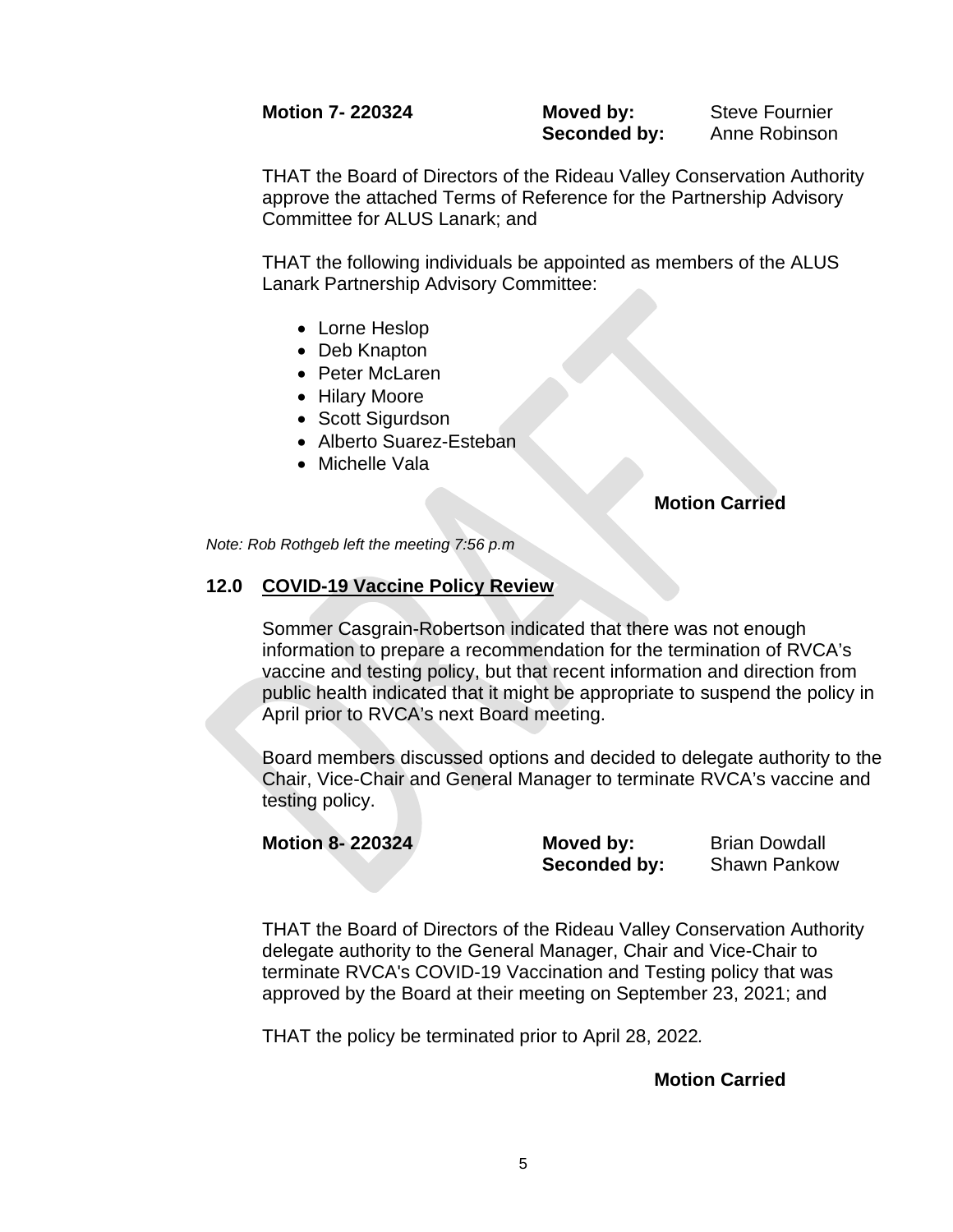# **13.0 Meetings**

a) RVCA Board of Directors AGM: February 24, 2022

b) Audit Committee Meeting: March 11, 2022

c) RVCF Board of Directors Meeting: March 16, 2022

Upcoming

d) Mississippi-Rideau Source Protection Committee Meeting: April 7, 2022

e) Leeds and Grenville Planners Group Presentation (CA Act): April 8, 2022

f) North Grenville Council Presentation (Annual Report): April 19, 2022

g) RVCA Board of Directors Meeting: April 28, 2022

# **14.0 Member Inquiries**

# June Watershed Tour

In response to a question from a member regarding the status of the tour, staff confirmed that a tour of the watershed will take place in lieu of a meeting in June as long as COVID-19 restrictions permit. Preliminary planning has begun, and more information will be shared once it becomes available.

# Water Level Sensors

A member inquired about the water level sensors announcement on social media. Staff confirmed that the sensors for monitoring water levels were submerged in the ice over the winter and damaged, however, actions are in place for continued monitoring of water levels for flood status awareness. Staff will get more information from Terry Davidson and report back to the board.

# **15.0 New Business**

There was no new business.

# **16.0 Adjournment**

The Chair adjourned the meeting at 8:23 p.m. on a motion by Andy Jozefowicz which was seconded by Victor Heese.

\_\_\_\_\_\_\_\_\_\_\_\_\_\_\_\_\_\_\_\_\_\_\_\_\_\_\_\_ \_\_\_\_\_\_\_\_\_\_\_\_\_\_\_\_\_\_\_\_\_\_\_\_\_\_\_ **Judy Brown Marissa Grondin Vice-Chair Recording Secretary** 

\_\_\_\_\_\_\_\_\_\_\_\_\_\_\_\_\_\_\_\_\_\_\_\_\_\_\_\_\_ **Sommer Casgrain-Robertson General Manager/Secretary-Treasurer**